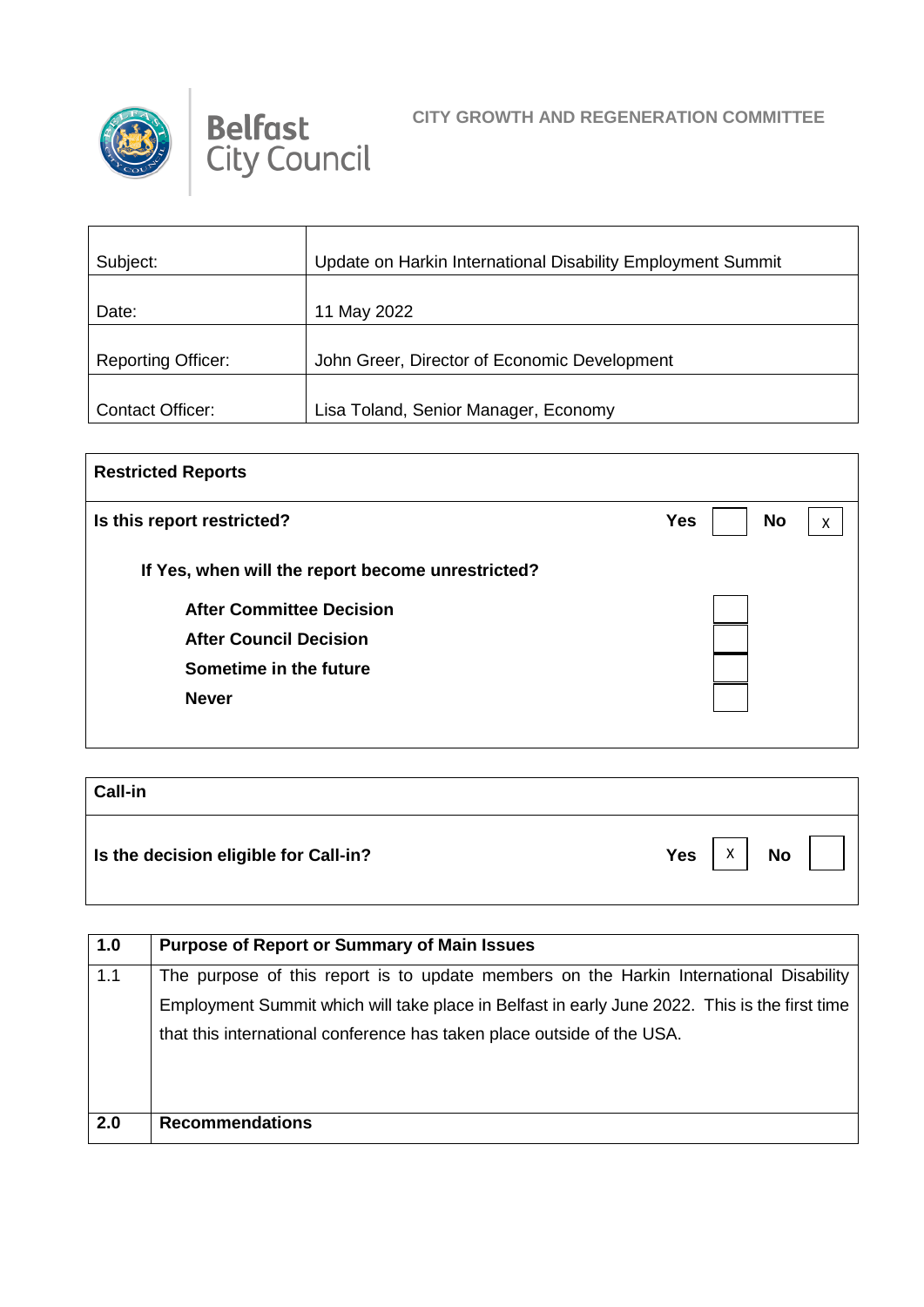| 2.1 | The Committee is asked to:                                                                         |
|-----|----------------------------------------------------------------------------------------------------|
|     | Note the Harkin International Disability Employment Summit which will take place in                |
|     | Belfast on 7-8 June 2022                                                                           |
|     | Note the commitment to securing a significant legacy from this event, including the<br>$\bullet$   |
|     | proposals around access to employment, mentoring and work experience                               |
|     | Promote the event through their networks and contacts in order to maximise its                     |
|     | impact and support the wider discussion on a new disability employment strategy                    |
|     | which is being led by the Department for Communities (DfC).                                        |
|     |                                                                                                    |
|     |                                                                                                    |
| 3.0 | <b>Main Report</b>                                                                                 |
| 3.1 | The Harkin Summit was conceived in 2016 by Senator Tom Harkin. Senator Harkin                      |
|     | represented Iowa in the United States Congress for more than four decades up until 2015.           |
|     | In his early years in the Senate, he led on legislation to protect the civil rights of millions of |
|     | Americans with physical and mental disabilities. This work led to the Americans with               |
|     | Disabilities Act (ADA).                                                                            |
| 3.2 | The Summit is internationally recognised as a platform that brings together leaders and            |
|     | activists across business, government, philanthropy, VCSE sector and academia to highlight         |
|     | and address disability employment issues, showcase best practice and success, build                |
|     | relationships and challenge for change.                                                            |
|     |                                                                                                    |
| 3.3 | The event will take place in Belfast on 7 and 8 June 2022 in the ICC Belfast. This is the first    |
|     | time that the event is to take place outside of USA. It is being organised locally by the Harkin   |
|     | Institute and the Department for Communities. The SP&R Committee recently agreed to                |
|     | host the 7 June conference reception in Belfast City Hall and the Laord Mayor has been             |
|     | invited to make an address at the event which will involve a number of key advocates and           |
|     | business leaders.                                                                                  |
| 3.4 | It is expected that the event will attract more than 400 international delegates over the two      |
|     | for<br>the<br>event<br>be<br>the<br>link:<br>days.<br>A<br>programme<br>can<br>accessed<br>using   |
|     | https://eventfulbelfast.eventsair.com/harkinsummit2022/programme.<br>Attendance at the             |
|     | event is free of charge and members are encouraged to register and to promote the event            |
|     | through their networks and contacts.                                                               |
|     |                                                                                                    |
| 3.5 |                                                                                                    |